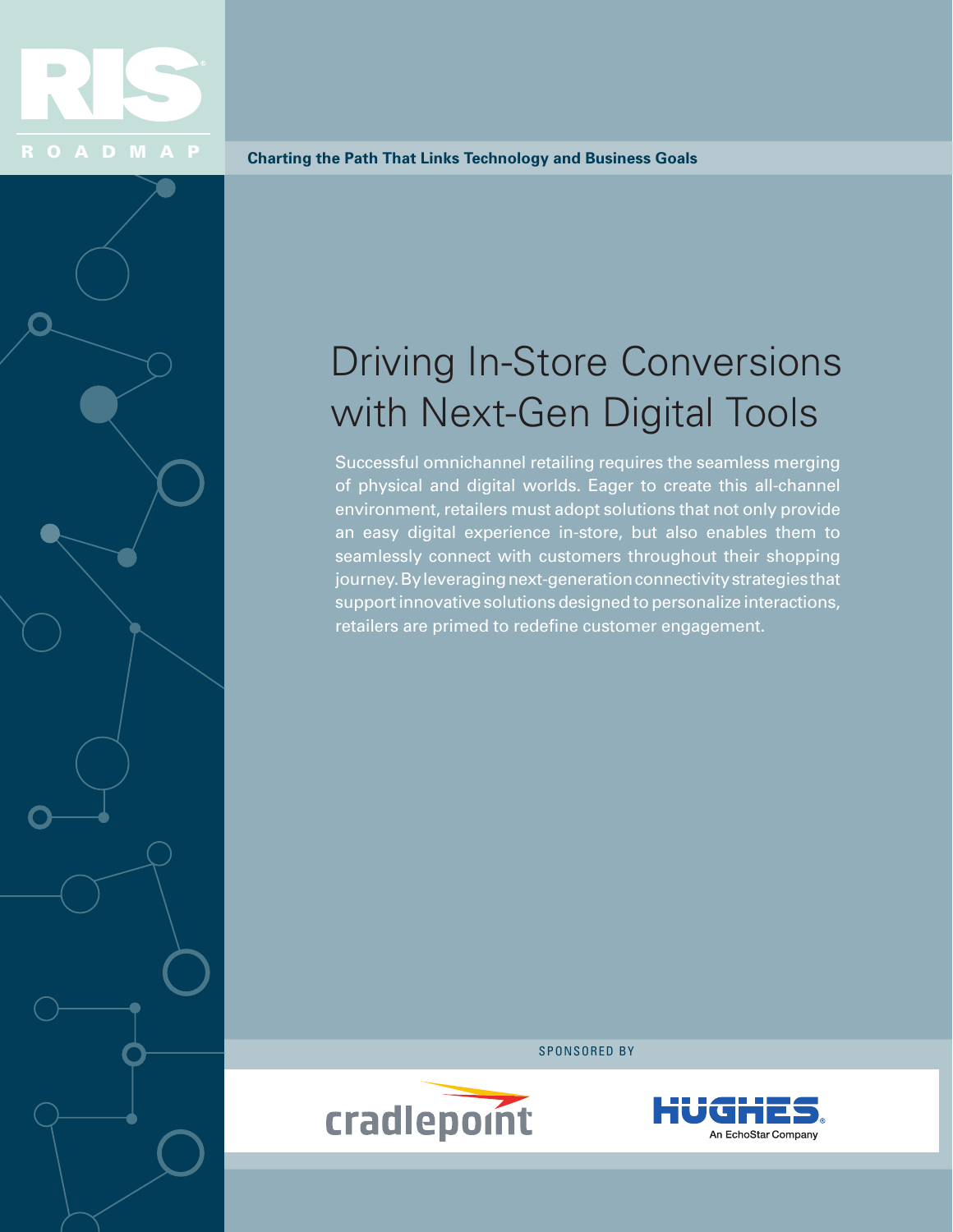

[Retailers] can help consumers take control of their shopping experience, while also increasing sales potential, and adding value and differentiation. Thet<br>
help<br>
take<br>
thei<br>
exp<br>
whil<br>
incr ALC UNDER THE STREET

PATRICK DODD, PRESIDENT, GLOBAL RETAILER VERTICAL, NIELSEN

When many retailers began their omnichannel journey, they initially focused solely on the evolving importance of their e-commerce channel. Soon, the omnichannel model evolved into a way to merge digital channels within retailers' brick-and-mortar locations. As omnichannel expands however, forward-thinking initiatives should deliver a more user-friendly, convenient and personalized experience — a move that not only improves brand relevancy, but also drives in-store engagement levels, basket size and shopper satisfaction, as summarized in "Global E-Commerce and the New Retail Survey," a report from Nielsen.

By merging innovative digital touch points at storelevel, retailers "can help consumers take control of their shopping experience, while also increasing sales potential, and adding value and differentiation," Patrick Dodd, Nielsen's president, global retailer vertical, said in the report.

In consumers' minds, these digital channels have most definitely merged. Currently, 70% of shoppers champion their shopping journey, one that often begins with brand and product interaction via digital devices outside of the four walls of a store, according to "The New Digital Divide," a report from Accenture.

Based on these interactions, shoppers are ready to enter their favorite store, and hit the ground running. However, these interactions have also increased customer expectations. Waiting in line to be serviced or checked out is not an option. Further, shoppers expect the same seamless experience, service and information garnered through digital channels to be available in-store.

For retailers however, the concept of a truly merged digital business model is still a pipe dream. A majority of companies (88%) believe their consumers' expectations outpace their ability to deliver cross-channel experiences, and worse, 90% find consumers' channel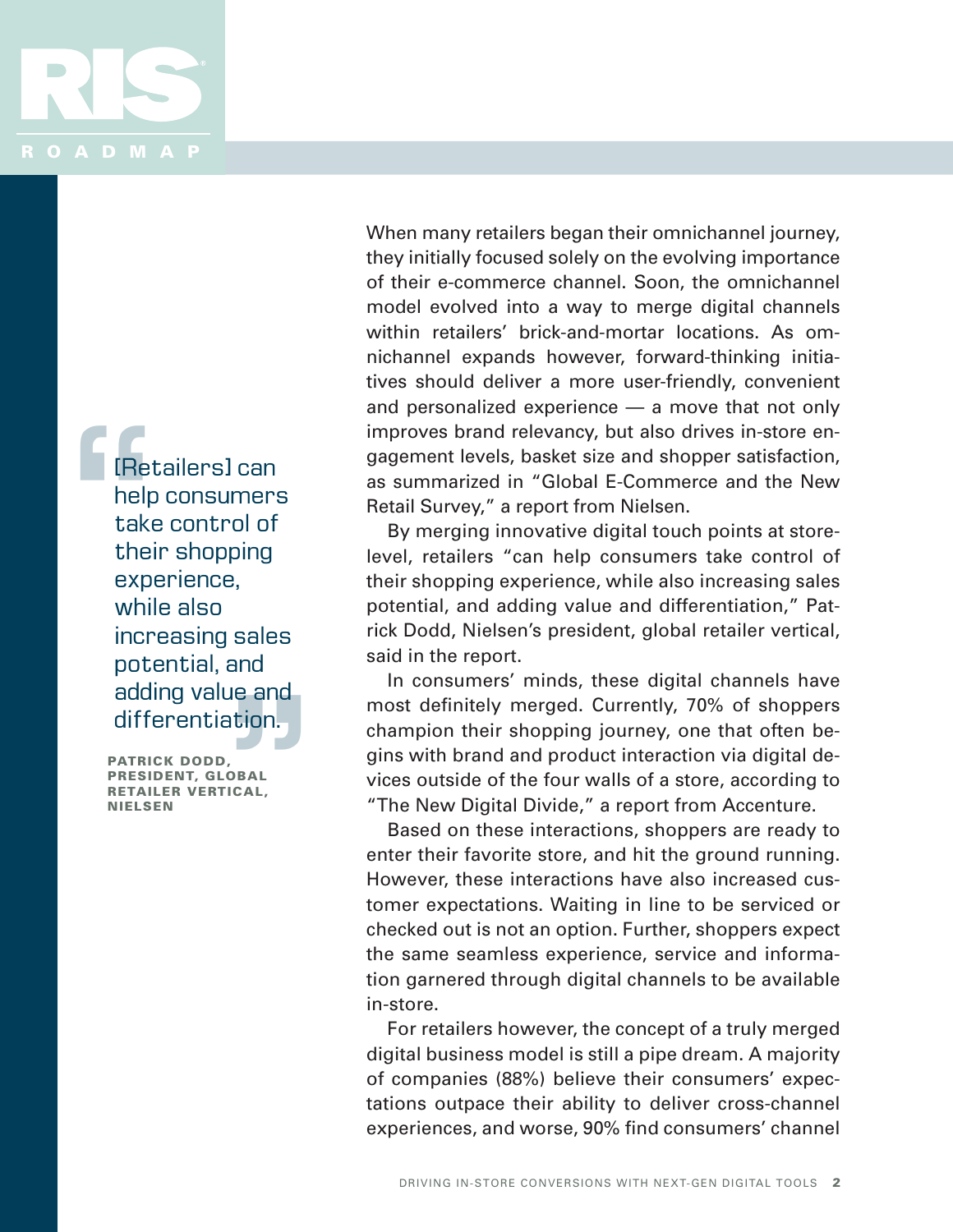



**Consumers that champion their shopping journey, one that often begins with brand and product interaction via digital devices outside of the four walls of a store.** 

Source: Accenture, "The New Digital Divide"

navigation when making purchase decisions unpredictable, according to Retail Systems Research's report, "Omni-Channel 2015: Taking Time, Money, Commitment and Technology."

On a positive note, brands do believe it is important to understand their shoppers' navigation behavior. Armed with this information, retailers can provide a more engaging shopping experience at the store-level, similar to the one they have grown accustomed to in the online space.

At the heart of this transition is the adoption of new digital touch points that drive personal interaction and insight into consumer demand throughout the store visit. Companies that effectively use these tools are able to truly merge the physical and digital channels, and convert shoppers at a 20% higher rate compared with those who do not use digital influences throughout the shopping process, Accenture's report said.

Retailers that can make the transition will watch instore digital engagement take on a new meaning one that not only simplifies the shopping experience, but also supports flexible and personalized service.

#### Build a Connectivity Framework

As digital touch points become the focal point of the new retailing reality, network downtime is not an option. While no company wants to be caught offline, missteps do happen. Among companies that have been impacted, the average cost of a data center outage is \$740,357 — a jump from \$505,502 in 2010, according to "Cost of Data Center Outages: Data Center Performance Benchmark Series," a report from Ponemon Institute.

Dynamic retailers require reliable networks that can support connectivity among evolving, robust digital engagement efforts. Evaluating current store net-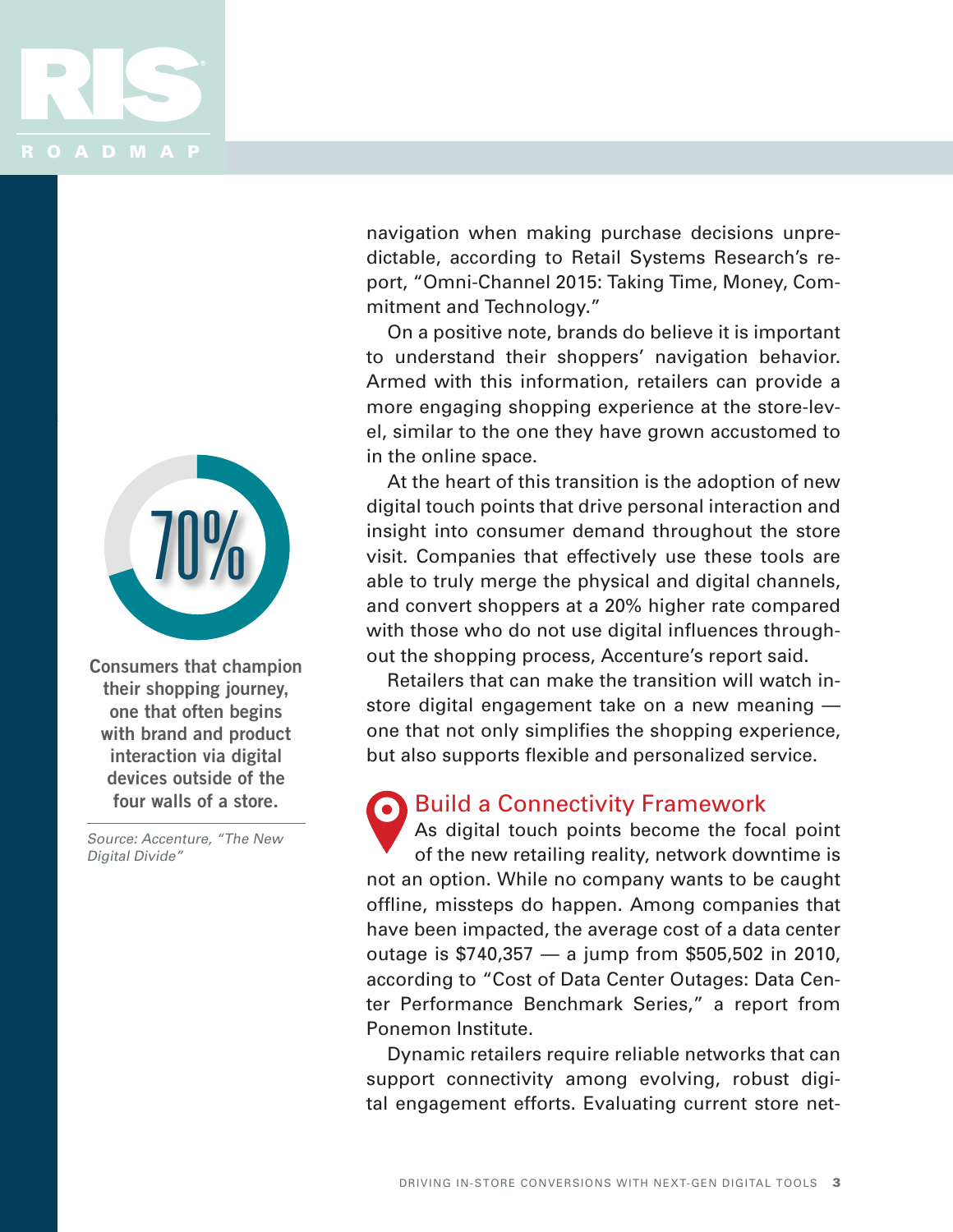#### INDUSTRY INSIGHTS



"To help ensure these applications have a reliable, stable, and strong network connection, retailers are turning to the flexibility and strength of cloud-managed LTE network solutions."

KEN HOSAC, VP OF BUSINESS DEVELOPMENT, CRADLEPOINT

Cradlepoint is the global leader in software-defined 4G LTE networking solutions, providing secure, businessgrade connectivity to distributed enterprises with hundreds or thousands of locations. Cradlepoint was the first to pioneer and fully enable high-speed LTE solutions to maximize the potential of the cloud for businesses worldwide. https://cradlepoint.com



### The Network is the Bedrock of an Engaging In-Store Experience

#### **Q:** The key to omnichannel success is to use digital engagement to stay relevant among shoppers. What does this entail?

KEN HOSAC: This is a moving target as digital signage, kiosk machines, customer WiFi and in-store applications become more involved and more complex. The days of having a static advertisement loop at the front of the store are gone; engagement has evolved to personally targeted advertisements in real time. With enhancements to facial recognition, digital signs alone have morphed into analyzing the demographic of customers to provide ads relatable to that customer, increasing attach rates, customer satisfaction, and overall revenue.

#### **Q:** Digital engagement requires a reliable, stable connection. What are the key elements of these networks?

HOSAC: To help ensure these applications have a reliable, stable, and strong network connection retailers are turning to the flexibility and strength of cloudmanaged LTE network solutions. Due to the multitude of deployment locations, there is no simple "one fixed line approach," retailers need more flexibility with less cost. For example, we can utilize external antennae to help amplify a weaker signal and penetrate through the metallic casing of the kiosk. Also, with the almost constant improvement of cellular networks, we have the agility to ensure a valid solution at each site. Lastly, thanks to the cloud, customers can manage and monitor their network from anywhere.

#### Q: Where do retailers often struggle in this journey?

HOSAC: The transition to a LTE networking strategy can seem overwhelming due to multiple factors. Is the signal reliable? How do we monitor data overages? How do we monitor the units once they are deployed? Even if the product line is reliable, flexible and easy to configure; once the units are deployed, how do I manage them? Cloud management solutions give retailers a window into their network while providing real-time alerts, configuration changes and the ability to upgrade firmware.

#### **Q: What role does cloud management play in maintaining in-store** networks?

HOSAC: The role network cloud management plays in maintaining in-store connectivity for digital engagement is vital. With networks moving away from the older terrestrial lines to new cellular connections, having a way to manage those devices becomes even more imperative. Since cellular networks do not require digging new trenches or activating lines, you have a significant reduction in the time it takes to spin up a new site. Then when you add on the ability to manage all the devices through the cloud, it ensures everything is set from a PCI Compliance standpoint and eliminates the need for truck rolls.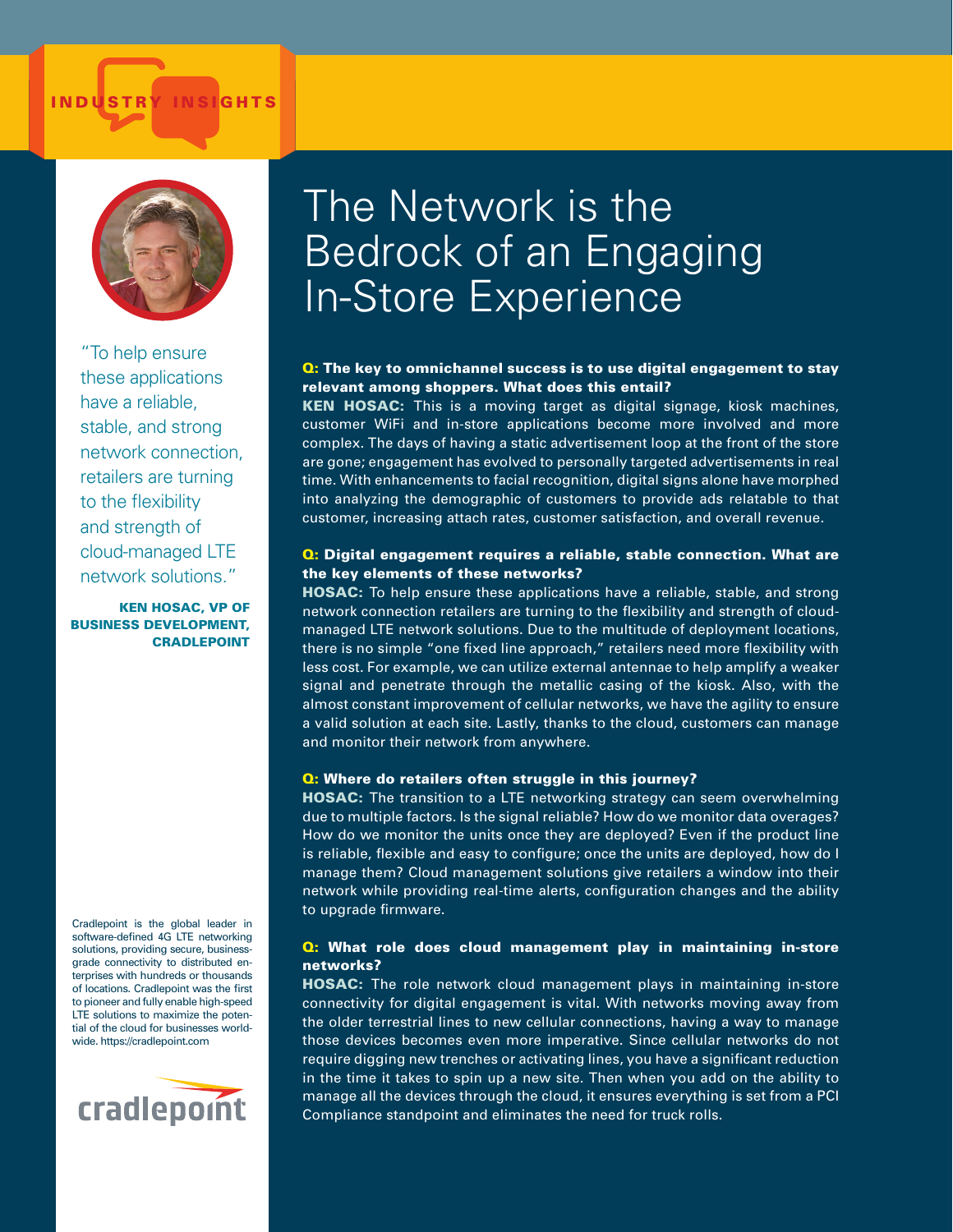

# 88%

**Retailers believe their consumers' expectations outpace their ability to deliver cross-channel experiences.**



**Retailers that find consumers' channel navigation unpredictable.** 

Source: Retail Systems Research, "Omni-Channel 2015: Taking Time, Money, Commitment and Technology"

works to determine whether wireless infrastructures can handle next-gen digital technologies and associated functionality is only the first step. To stay ahead of the curve, companies need to consider what future initiatives they would like to pursue, and whether networks can support these considerations.

The good news is wide area network (WAN) and WiFi upgrades are among retailers' top five priorities this year, with 29% of companies focused on bolstering in-store digital capabilities, according to "The 13th Annual Store Systems Study 2016: Retail Technology Spend Trends," a report from *RIS News*.

#### Implement Parallel Networking, Bring Your Own Network

Increasing consumer adoption of digital solutions clearly takes a toll on existing network infrastructures. What retailers often forget however, is the additional strain that third-party partners' services put on wireless networks.

Whether supporting a third-party vending machine or maintaining digital touch points across store-within-astore concepts, retailers are on the hot-seat to manage these complex configurations, segment users on the same network, and most importantly, keep connections online. And they must do all this while mitigating security risks. Enter the value of parallel networking.

Often referred to as air-gapped or air-wall networks, parallel networks act as a network security measure. These devices segment and isolate enterprise networks from unsecured connections, such as the public Internet or unsecured LANs. While data is transmited simultaneously, traffic is segmented into security zones to mitigate risk. Understandably, retailer interest is increasing mostly due to the frequency and breadth of network security breaches happening industry-wide.

To further secure networks and sensitive data the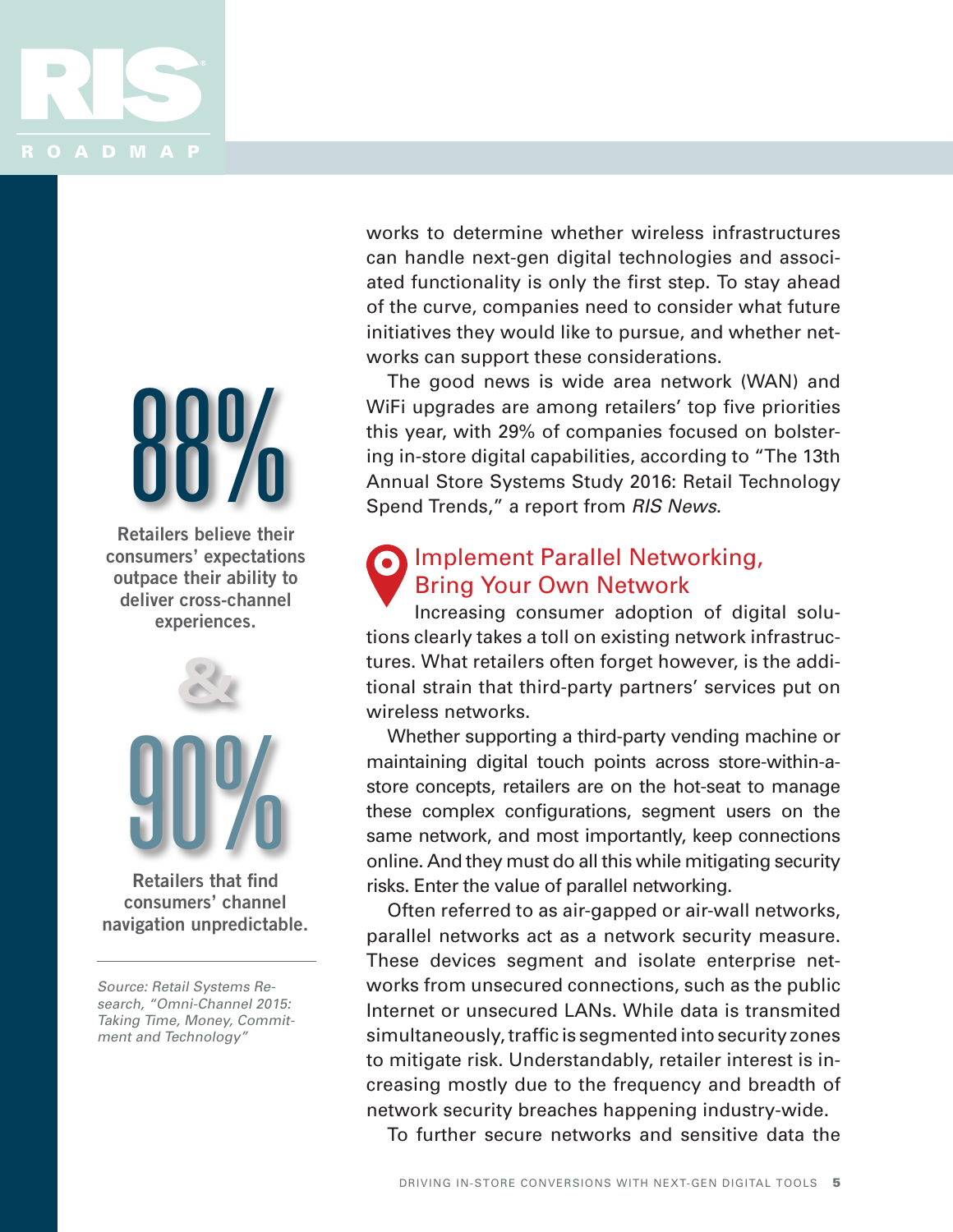# INDUSTRY INSIGHTS IN A RESERVE OF THE SERVE OF THE SERVE OF THE SERVE OF THE SERVE OF THE SERVE OF THE SERVE O



"If the business objective is to increase sales, then retailers must repeatedly ask, 'Why will digital improve sales?'"

TIM TANG, DIRECTOR OF ENTERPRISE SOLUTIONS, HUGHES

Hughes provides retailers with solutions to enhance the customer experience and increase employee satisfaction while reducing store operational costs and increasing revenue. Hughes delivers PCI compliant, secure high capacity networks with strong QoS and optimized performance for communications, in-store mobility, training, digital signage, and more; powering the omni-channel enabled store.



# The "Why" Behind Digital Engagement

#### Q: How do you develop an effective digital strategy for customer engagement?

**TIM TANG:** In order to realize the full business potential of in-store, digital customer engagement initiatives (e.g., mobile, WiFi, digital signage, clienteling, etc.), retailers need greater clarity as to "why" digital is expected to impact the business. If the business objective is to increase sales, then retailers must repeatedly ask, "Why will digital improve sales?"

Answers will vary substantially from one retailer to the next. For retailers with high customer traffic, the best way to drive sales may be to increase the average basket size through relevant digital signage or mobile promotions to the in-store customer. For retailers with low store traffic, an effective way to drive sales may be to leverage mobile-app-equipped social shopping tools to encourage in-store customers to share their experience with out-ofstore friends.

#### Q: What are some best practices regarding digital customer engagement?

TANG: For retailers who are already in the midst of their digital journey, the answer may not be to deploy another new digital "toy," but rather, optimize the deployment of existing solutions. The right digital initiative with the wrong implementation will lead to disappointing results.

Far too many retailers have deployed hundreds, if not thousands of iPads, to the stores only to have them left in the drawers. A salesperson (particularly those on commission) only needs one bad experience of a customer walking away to reject any new store technology. If consumers at home won't wait longer than six seconds for a web page to download, why would they be willing to wait any longer in the store?

The good news is that customers are not shy about telling retailers what they think of their store experience, particularly the digital experience. In addition to the traditional feedback channels, retailers will want to closely monitor social channels for informal signs of customer dissatisfaction.

The "why" is critical! Customers complaining about an unsatisfactory mobile experience, might be referring to a complicated user interface, poor WiFi coverage, or insufficient Internet access. Different problems may be described with similar terms. Retailers need to deploy intelligent tools to proactively ensure a high "quality of experience."

#### **Q: Where is the low-hanging digital opportunity?**

TANG: For some retailers the most effective solution to driving customer engagement in the store may not involve the customer at all. Many retailers have been far more successful in impacting the store's business and operational KPIs with employee-engaging digital solutions.

Yesterday's training solutions designed for employees who only needed to keep shelves stocked are insufficient for today's brand ambassador who is the master of the customer's in-store experience.

#### Q: What else do retailers need to know about digital customer engagement?

**TANG:** The most common problem with digital customer engagement is "new world" applications running over "old world" networks. While many have readily concluded that T1/MPLS is too expensive for too little capacity and "best-effort" broadband is insufficient to meet enterprise performance requirements, retailers are encouraged to keep looking. Dramatic advancements, such as, WAN optimization, network security, and SD-WANs, have provided market-proven, scalable solutions ready to satisfy the retail industry's need for effective digital customer engagement.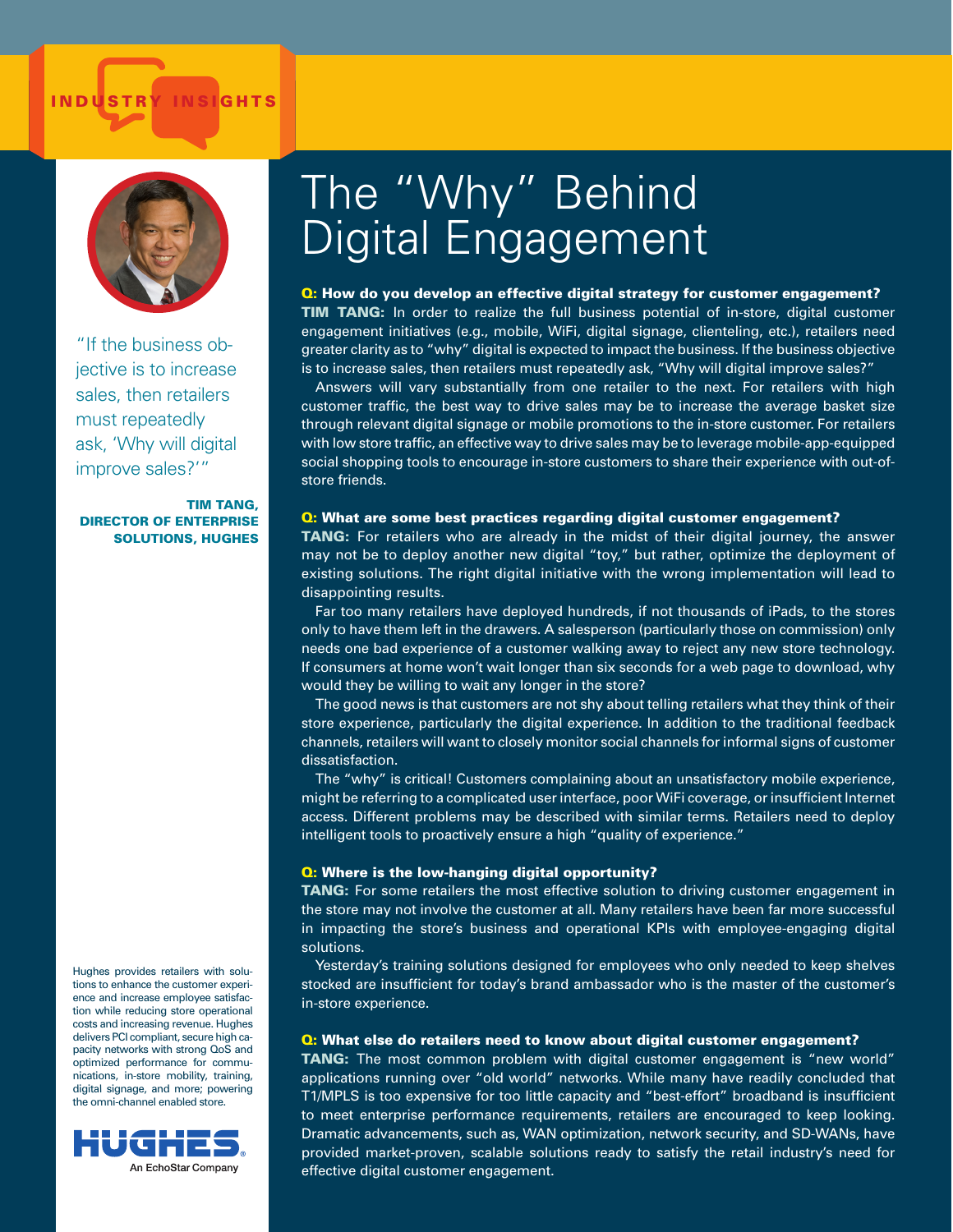



**Companies focused on bolstering in-store digital capabilities.**

Source: RIS News, "The 13th Annual Store Systems Study 2016: Retail Technology Spend Trends"

use of bring your own network (BYON) options is on the rise — especially among retailers that partner with third parties to create store-within-a-store concepts. For example, Jackson-Hewitt of Northern Georgia offers tax preparation services in various Walmart and Kmart stores. However, the labor, time and costs associated with establishing a presence at store-level can be cumbersome. Besides coordinating with multiple phone companies to provision Internet service in different store locations, Jackson-Hewitt's set-up fees can hit \$300 per site, in addition to incurred monthly fees. And since its service is seasonal, Jackson-Hewitt must cancel and disconnect network services at the end of each tax season.

By adopting a 3G/4G/LTE solution, "store managers no longer have to worry about the impact of foreign DSL and phone lines because we can BYON," said John Beazle, Jackson-Hewitt franchise owner, adding that this network supports WiFi and digital engagement needs directly in the Jackson-Hewitt kiosk, with no security threat to the hosting store.

#### Personalize Marketing Efforts

Shoppers are accustomed to channel-hopping and device-swapping, and they expect a consistent, personalized experience. Brands are quickly learning that traditional loyalty programs are no longer viable in the digitally-influenced retail era — let alone a multichannel shopping experience — forcing them to adopt new personalization strategies.

For some brands, this means seamlessly transitioning the shopper's online experience from their personal desktop or laptop to an in-store kiosk. For others, this includes featuring dedicated mobile apps that provide personalized updates of a user's accrued loyalty points, the closest store locations and directions, as well as saved online orders. For Roche Bros. Su-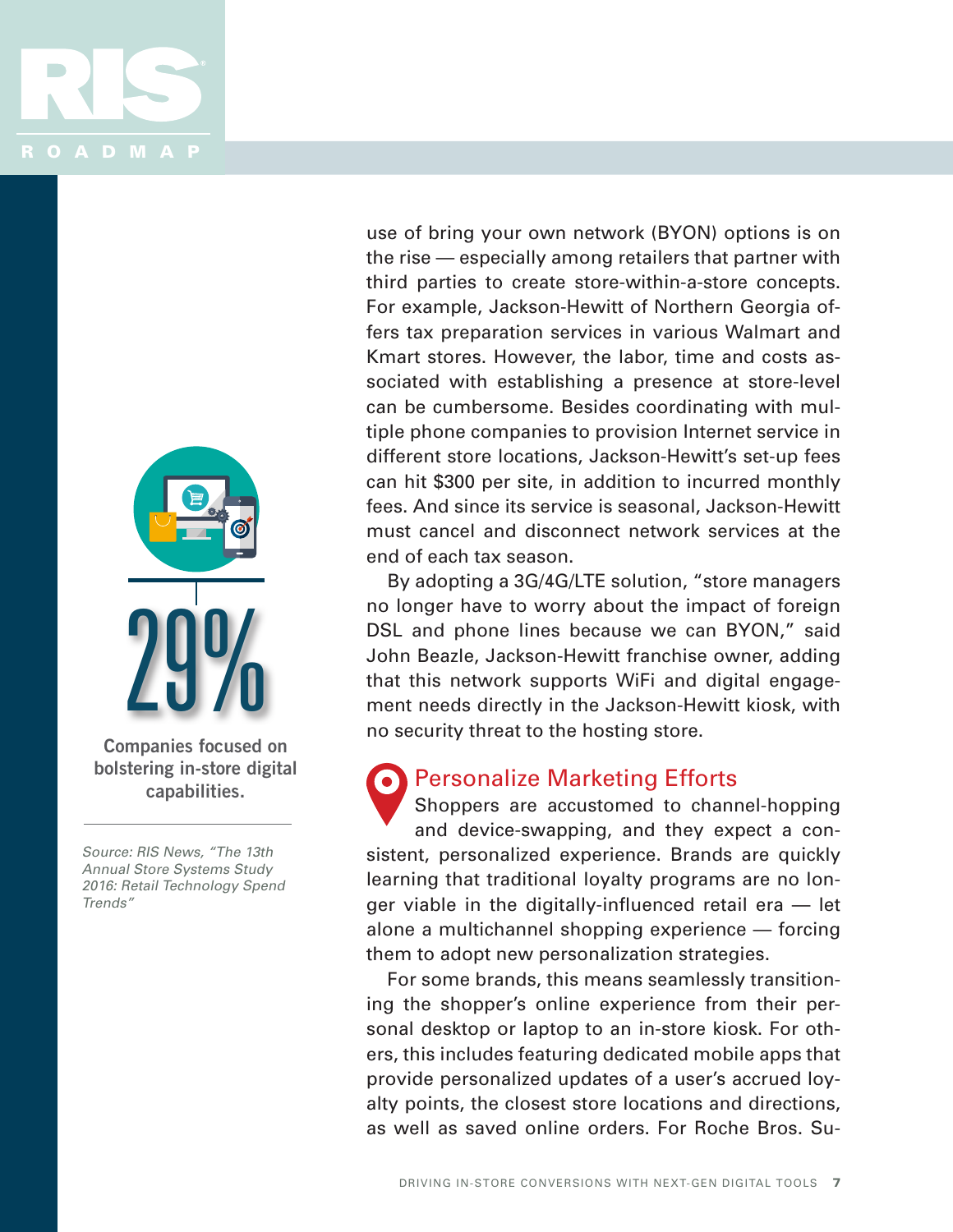



**The rate that retailers using digital touch points convert shoppers compared to those companies that do not use digital influences throughout the shopping process**

Source: Accenture, "The New Digital Divide"

permarkets, personalization is about delivering individual online experiences to shoppers based on their purchase behaviors.

"Using a platform that supports a proprietary machine-learning recommendation and personalization engine, we will provide a new [online] user interface, a personalized homepage, and customer-specific product recommendations," said Geoff Farrington, the grocer's e-commerce operations manager. "This interface is also mobile- and tablet-adaptive, making it more relevant, convenient, and engaging for current and future Roche Bros. customers to shop and receive their groceries any way they choose."

The machine-learning engine continuously analyzes each shopper's individual purchasing behavior, and then presents product recommendations throughout the online shopping experience. The solution also personalizes the grocer's product catalog to individual shoppers, presenting the most relevant merchandise across each product category, as well as filtered attributes, such as organic, sale items, locally-sourced and gluten-free products, and in-store specials. Further, shoppers will receive personalized notifications about sales and offers on previously-purchased products, and new merchandise options.

"With thousands of products for sale at Roche Bros., this recommendation engine will help customers quickly and efficiently find what they are looking for, and discover other products that might also be appealing to them," he said.

The new personalization engine will go live later this year.

#### Deploy Location-Based Proximity Solutions

Smart technology, both phones and tablets, have changed the digital engagement game, giving retail-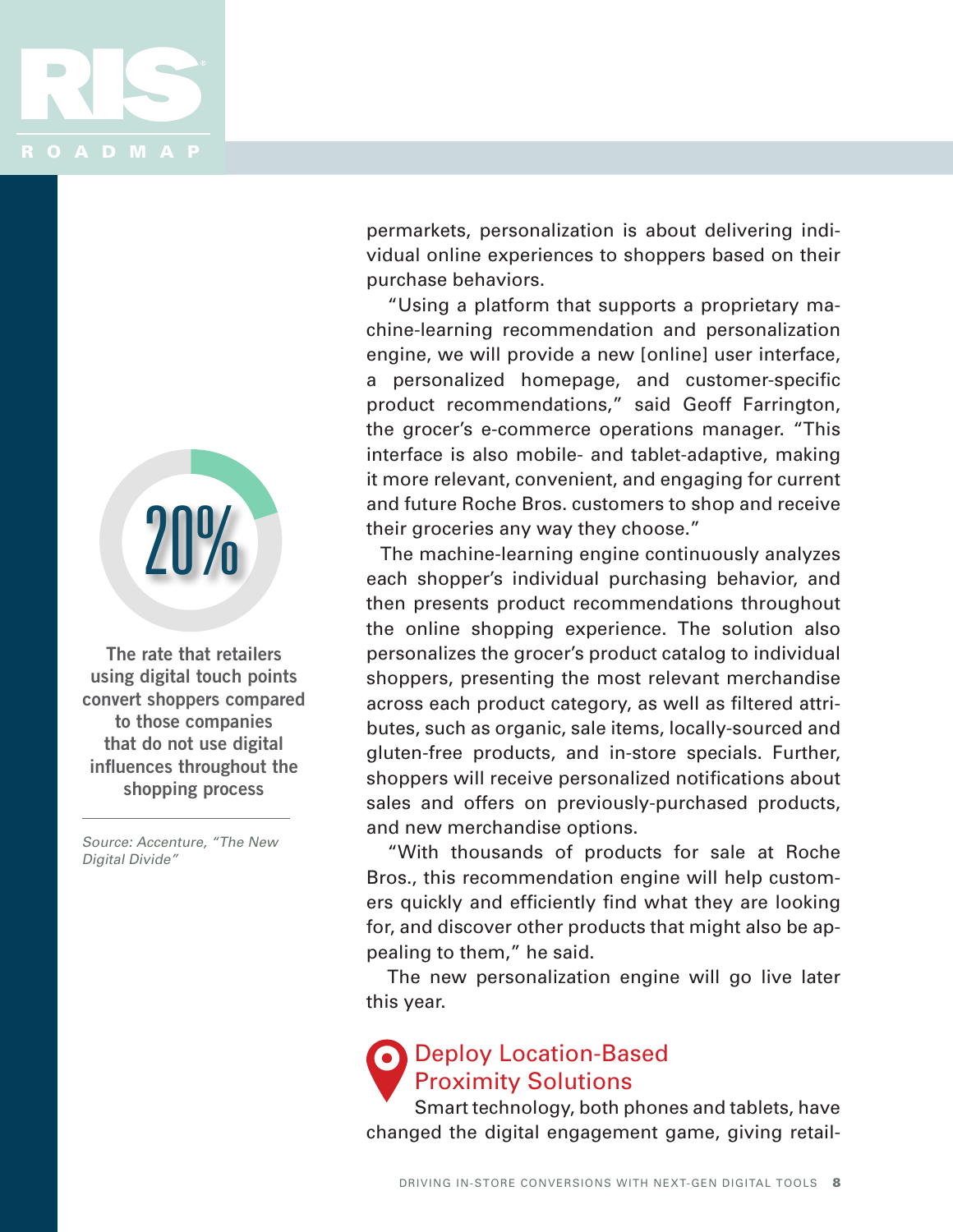

# **\$740,35**

**Average cost of a data center outage.**

Source: Ponemon Institute, "Cost of Data Center Outages: Data Center Performance Benchmark Series"

ers the best opportunity yet to connect with shoppers in real-time. By merging devices' embedded Bluetooth and near-field communications (NFC) technology with retailer mobile apps, companies can create geo-fencing strategies that determine a person's proximity to a specific store, then deliver brand- and departmentspecific promotions. Overall, the device enables the retailer to become a virtual personal shopper that delivers incentives and influences purchase decisions in real-time.

Already used at retailers including Apple, GameStop and Lord & Taylor, more companies are jumping aboard. In fact, 41% of retailers plan to increase their spending on some kind of proximity marketing this year, according to the *RIS News*' "The 13th Annual Store Systems Study 2016: Retail Technology Spend Trends" report.

Macy's can attest to the value of proximity programs. Called a pioneer in proximity marketing efforts, Macy's launched a limited beacon pilot in 2013 among select flagship stores. The initiative was so successful that Macy's recently began implementing up to 4,000 beacons across 786 stores.

From a high level, the technology detects mobile users and delivers exclusive in-store sales promotions and discounts via push notifications. On a micro-level however, the chain anticipates that the technology will drive sales; "the customer who gets more engaged across more of the channels that Macy's has to offer gives us more wallet share," the company said in a statement.

Reflect on How to Adopt Digital Mirrors Harsh lighting and tight quarters were key reasons for consumers to dodge traditional fitting rooms. However, through the debut of interactive mirrors, retailers are hoping to reverse the tide, create a new way to engage shoppers, and influence pur-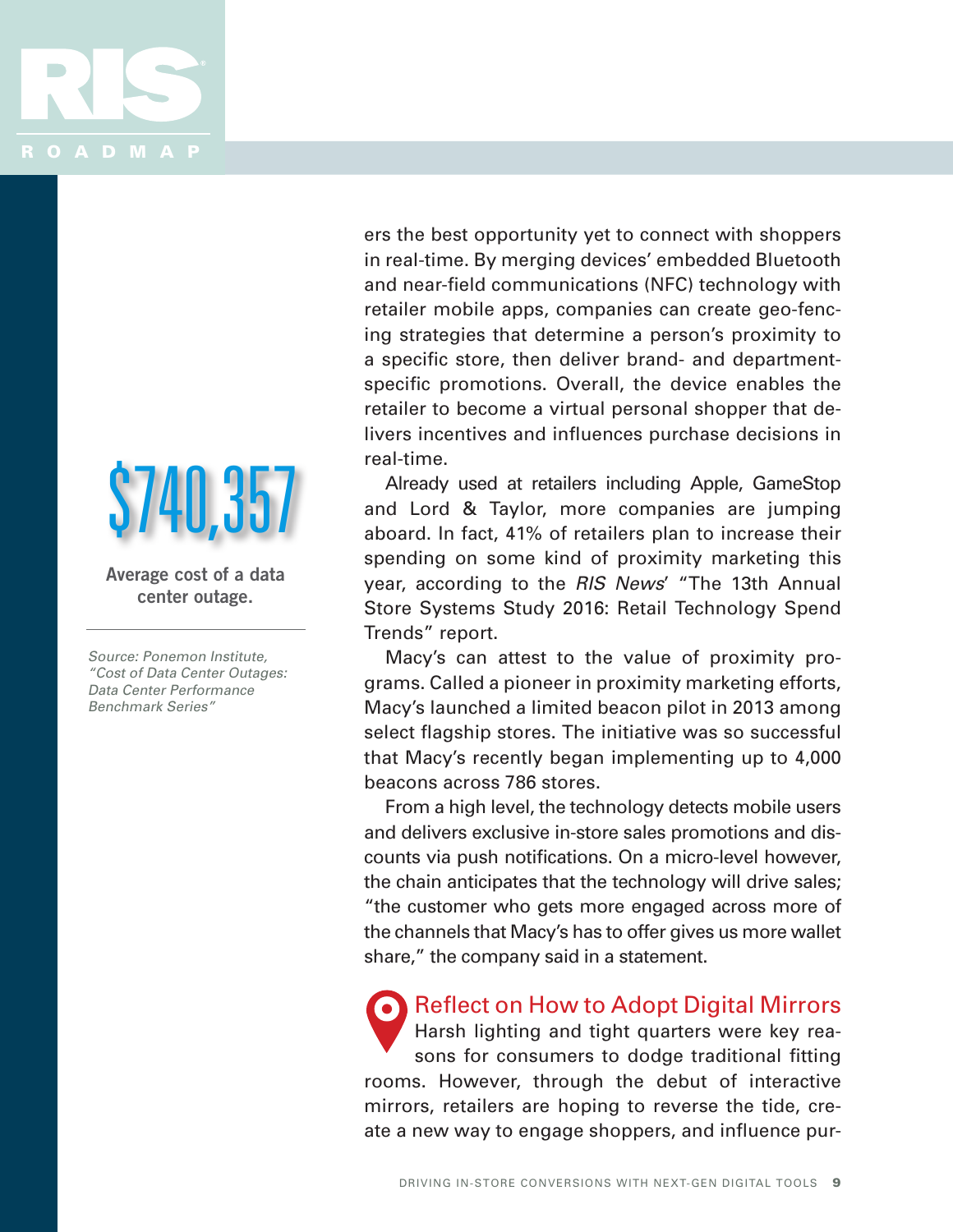



**Retailers plan to increase their spending on some kind of proximity marketing this year.** 

Source: RIS News, "The 13th Annual Store Systems Study 2016: Retail Technology Spend Trends."

chase decisions. By layering mirrors with virtual touch screen technology, retailers are enabling shoppers to browse online assortments, place and pay for orders, even request different sizes and colors of preferred merchandise.

Neiman Marcus recently adopted an interactive fitting room mirror that enables shoppers to digitally record an all-angle view of their choices, and even compare them side-by-side. Shoppers create a password-protected account via a connected tablet that gives shoppers access to their shopping history.

Next, the full-length mirror prompts fitting room shoppers to take a slow 360-degree spin in their ensemble, so the mirror can record eight-second videos and still pictures of the chosen outfit from all angles. Shoppers repeat the same steps for their multiple chosen ensembles. Then, using the dedicated tablet, an icon outfits shoppers to compare looks on the fulllength screen.

By merging the solution with shopper-specific accounts accessible on personal smart devices or instore tablets, the interactive mirror can boost sales, conversion rates, and brand awareness, as it allows the brand to engage with customers inside the store, or on the go.

#### Leverage Wearables as Engagement Tools

The worldwide wearable device market is on pace to ship a total of 111.1 million units in 2016, up 44.4% from the 80 million units expected to ship last year, according to the "Worldwide Quarterly Wearable Device Tracker," a report from the International Data Corp. (IDC).

Embedded with small motion sensors that take photos and sync with users' mobile devices, most consumer wearables often measure health and fitness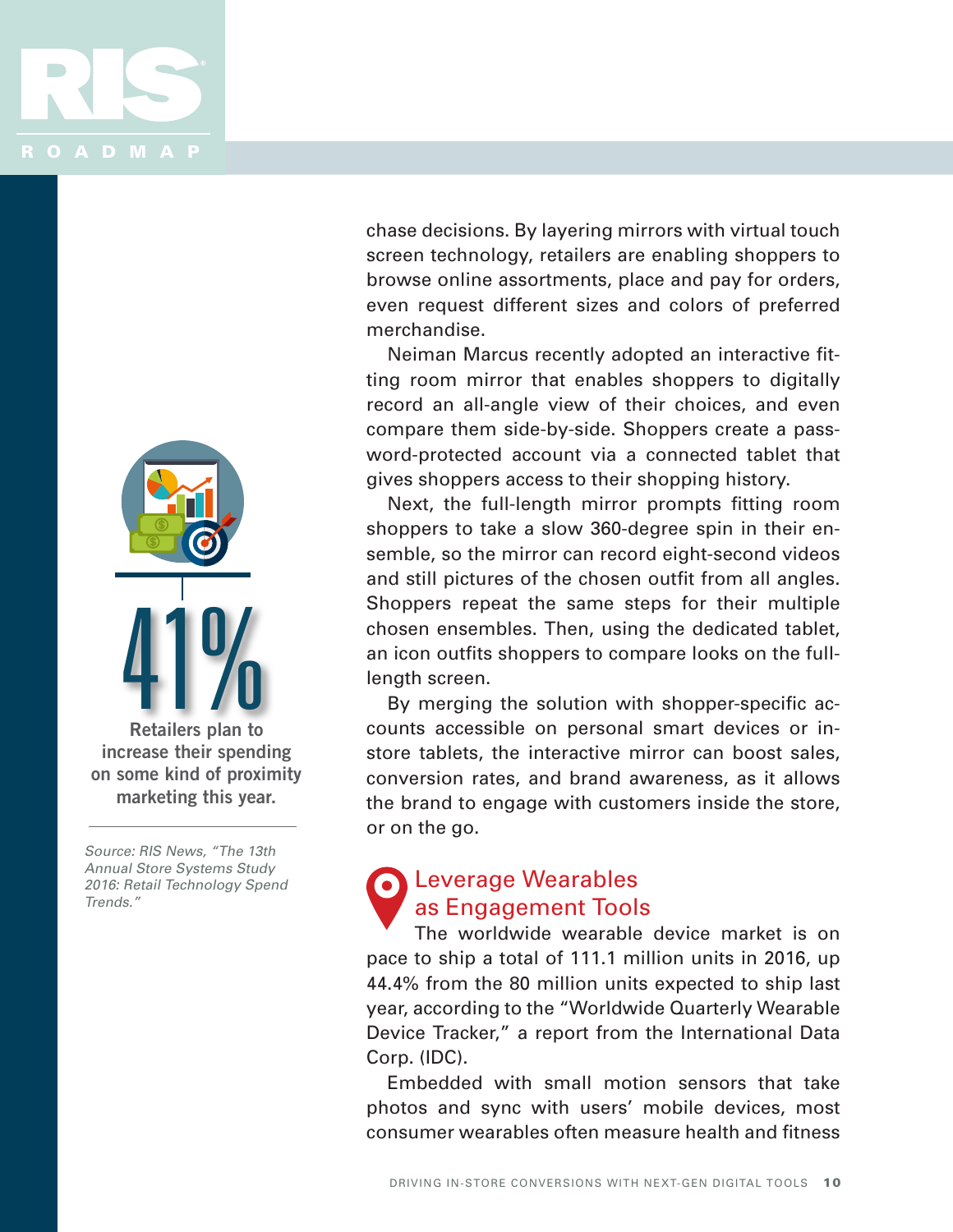

111.1 **Wearable devices expected to ship in 2016. MILLION**

Source: International Data Corp., "Worldwide Quarterly Wearable Device Tracker"

goals in real-time. As newer interactive devices and applications evolve, the next generation of wearables are on track to vastly improve experiences. Smartwatch platforms promise to lead this evolution.

"[Smart watch] platforms manage all tasks and processes, including those that interact with the user, run all of the applications, and connect with the smartphone," Ramon Llamas, research manager for IDC's wearables team, said in the report. "Once that third element is replaced with cellular connectivity, the first two elements will take on greater roles to make sense of all the data and connections."

True Religion is making big moves toward these connections. The specialty retailer started its wearables journey in December, when it integrated its mobile app with its mobile POS and enterprise order management platform — a move that gave sales associates wearing smartwatches a robust customer engagement tool that supports an "endless aisle" experience.

Taking this process one step further, True Religion recently integrated the app with its customer relationship management (CRM) and clienteling platforms — an initiative that enables smartwatch-wearing store associates to offer shoppers personalized attention on the fly.

Customers can also download the mobile app, which keeps them detectable among geo-fencing and in-store beacons. As mobile shoppers enter a store, associates are alerted via their Apple Watch. One tap of the watch opens a wealth of customer information from shoppers' previous interactions on the web or in-store — including visual cues of customer buying patterns, sales history, and suggested selling recommendations based on information gathered within the CRM database.

Overall, the app provides a new interactive user interface that eliminates the information gap between store associates and the retail enterprise, and drives one-on-one customer engagement.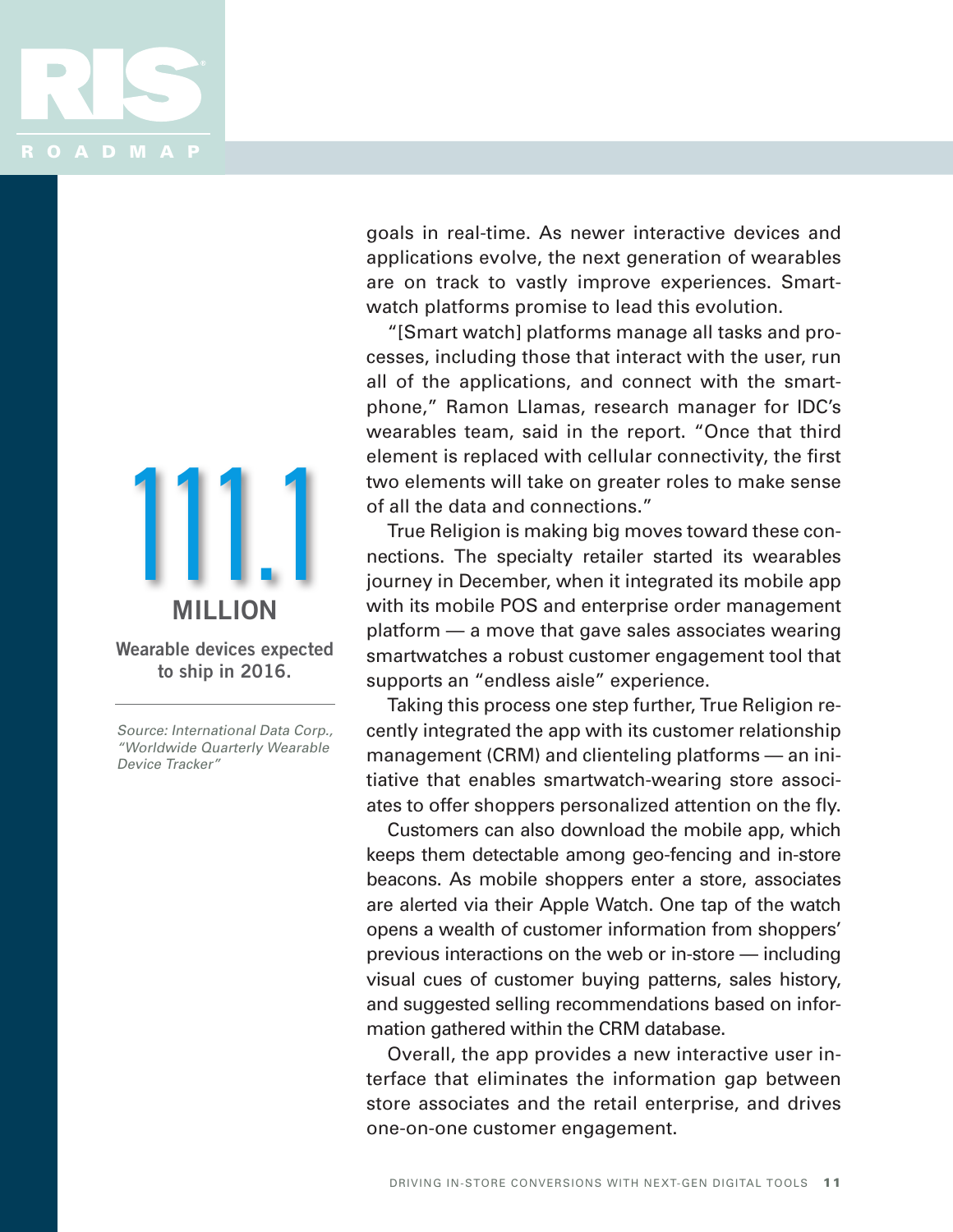

#### **Conclusion**

As the omnichannel retail model merges the physical and digital worlds, brands are evaluating the best digital engagement tools that not only mimic the online experience, but can also drive personalization and engagement within their brick-and-mortar environments.

By focusing on new connectivity initiatives, brands are positioned to adopt innovative solutions, including geo-fencing, interactive mirrors and wearables, to create personal relationships that translate into engagement and revenue increases among their most "connected customers."

#TWEETABLE

**Digital engagement** solutions are paramount when merging physical and electronic retailing channels.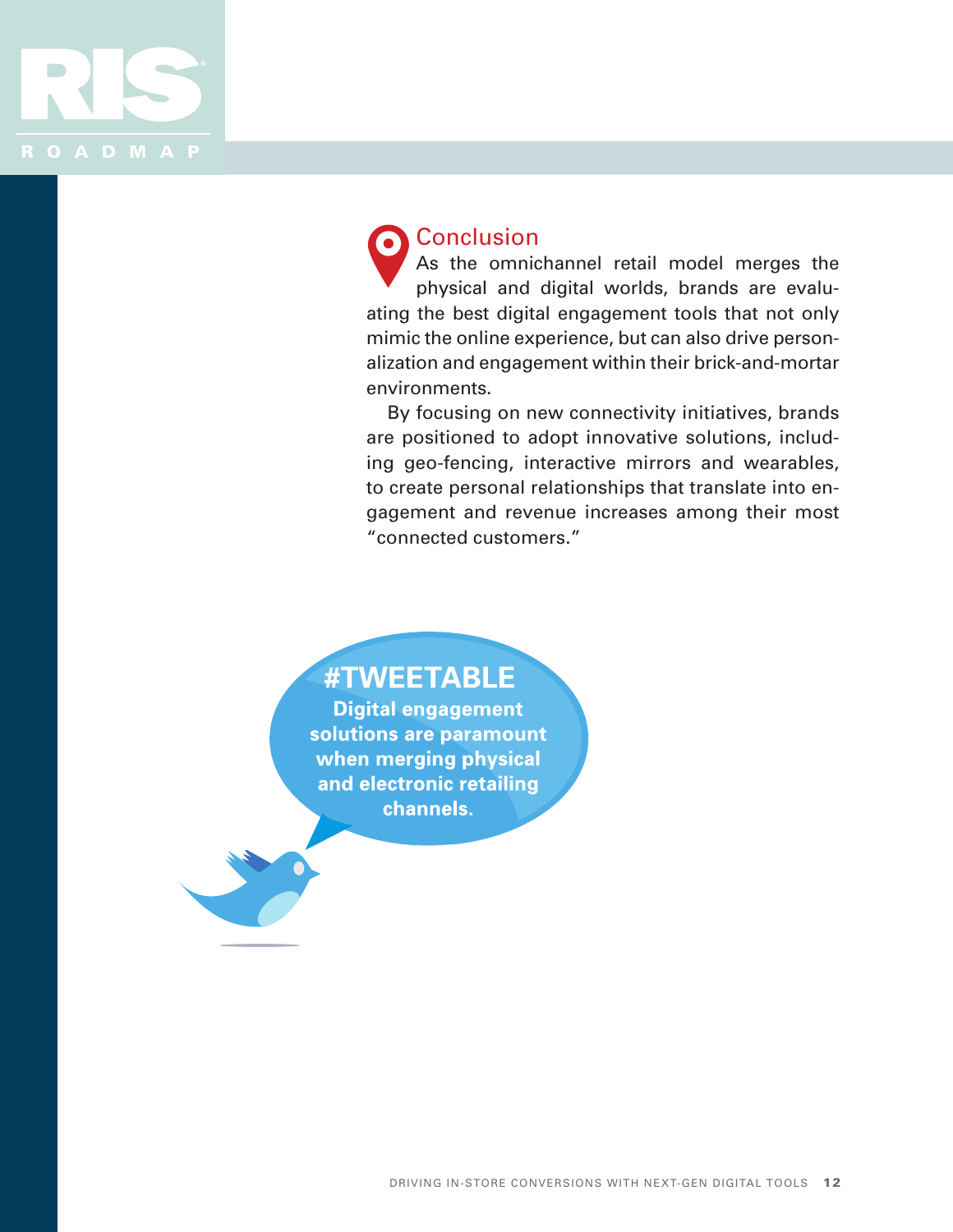

### **Requirements**

Every major business initiative requires a detailed assessment that examines the project's impact on internal processes, technologies, personnel, strategic alignment and costs. One goal of the assessment is to identify granular and high-level requirements that are essential elements in the project's game plan. Managing and addressing these requirements is critical to success.

#### Requirements for Digital Engagement

#### **Strategy**

- Define how an all-channel experience is influencing customer shopping patterns, and how the physical and digital channels are merging.
- Understand customer preferences, from channel, engagement and fulfillment perspectives, to define the most relevant touch points across the shopping journey.
- • Pinpoint the digital services available through e-commerce sites that make sense at store-level to help shoppers complete their shopping journey.
- Evaluate how these tools can empower the store-level workforce to engage with shoppers and deliver superior customer service.

#### **Technology**

- Bolster network connectivity to support existing digital engagement tools, and future-proof the enterprise for upcoming innovations.
- Install parallel networks that isolate insecure transmissions and mitigate risk, especially among public access points.
- Deploy next-generation marketing solutions, including personalized websites, geo-fencing and mobile apps.
- Leverage digital signage and interactive mirrors to strengthen customer relationships and drive conversions.
- Integrate mobile apps with back-end functionality. Deliver capabilities via wearables, specifically smart watches, to empower store associates to interact with and incent shoppers in real-time.

#### Personnel

- • Create an engagement team comprised of marketing, IT, e-commerce and store operations to bring the omnichannel experience to store-level.
- Educate store-level associates on how emerging solutions, such as wearables, digital signage and mobile solutions, improve their ability to engage shoppers at the store-level.
- Arm associates with mobile solutions that keep them aligned with shopper preferences, order status, and the ability to deliver guided or assisted selling strategies in real-time.